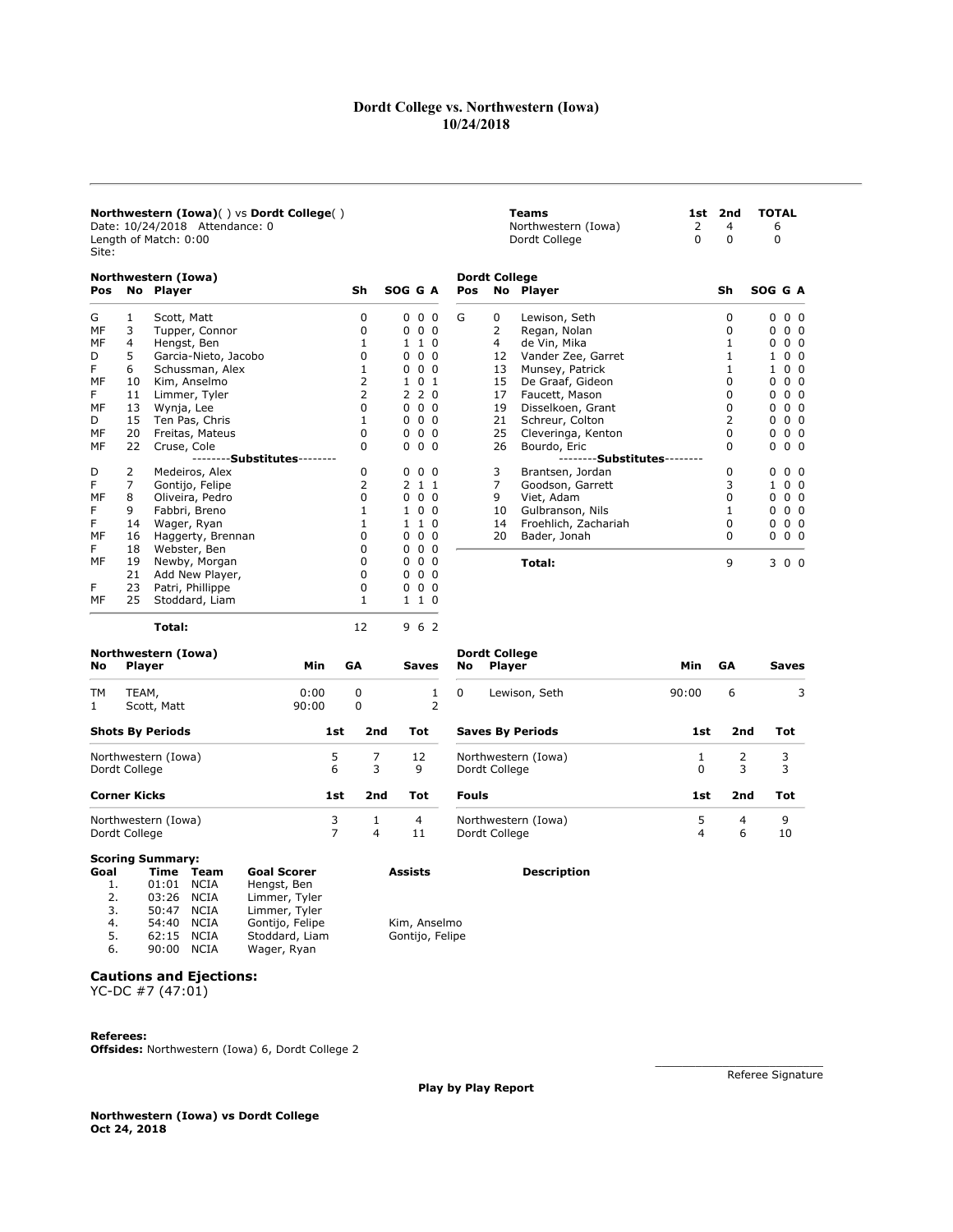|                |                                    | ##                                                                     | <b>NCIA Starters</b><br>Name                                                                                                                                                           | <b>Position</b> | ##                                                                       | <b>DC Starters</b><br><b>Name</b>                                                                                                                                                                      | <b>Position</b> |                         |
|----------------|------------------------------------|------------------------------------------------------------------------|----------------------------------------------------------------------------------------------------------------------------------------------------------------------------------------|-----------------|--------------------------------------------------------------------------|--------------------------------------------------------------------------------------------------------------------------------------------------------------------------------------------------------|-----------------|-------------------------|
|                |                                    | 1<br>3<br>$\overline{4}$<br>5<br>6<br>10<br>11<br>13<br>15<br>20<br>22 | Matt Scott<br>Connor Tupper<br>Ben Hengst<br>Jacobo Garcia-Nieto<br>Alex Schussman<br>Anselmo Kim<br><b>Tyler Limmer</b><br>Lee Wynja<br>Chris Ten Pas<br>Mateus Freitas<br>Cole Cruse | G               | 0<br>2<br>$\overline{4}$<br>12<br>13<br>15<br>17<br>19<br>21<br>25<br>26 | Seth LEWISON<br>Nolan REGAN<br>Mika DE VIN<br>Garret VANDER ZEE<br>Patrick MUNSEY<br>Gideon DE GRAAF<br>Mason FAUCETT<br>Grant DISSELKOEN<br><b>Colton SCHREUR</b><br>Kenton CLEVERINGA<br>Eric BOURDO | G               |                         |
| <b>Clock</b>   |                                    |                                                                        |                                                                                                                                                                                        |                 | <b>1st Period</b><br>Play By Play                                        |                                                                                                                                                                                                        |                 | <b>Score</b><br>$(V-H)$ |
| 00:44<br>01:01 |                                    |                                                                        | Corner Kick by Mateus Freitas (NCIA)<br>GOAL kicked in by Ben Hengst (NCIA)                                                                                                            |                 |                                                                          |                                                                                                                                                                                                        |                 | $(1-0)$                 |
| 01:20          | Foul on TEAM (DC)                  |                                                                        |                                                                                                                                                                                        |                 |                                                                          |                                                                                                                                                                                                        |                 |                         |
| 01:38          | Foul on TEAM (NCIA)                |                                                                        |                                                                                                                                                                                        |                 |                                                                          |                                                                                                                                                                                                        |                 |                         |
| 03:26          |                                    |                                                                        | GOAL kicked in by Tyler Limmer (NCIA)                                                                                                                                                  |                 |                                                                          |                                                                                                                                                                                                        |                 | $(2-0)$                 |
| 06:54          | Foul on TEAM (NCIA)                |                                                                        |                                                                                                                                                                                        |                 |                                                                          |                                                                                                                                                                                                        |                 |                         |
| 08:15          |                                    |                                                                        | Shot Missed by Chris Ten Pas (NCIA) goes WIDE                                                                                                                                          |                 |                                                                          |                                                                                                                                                                                                        |                 |                         |
| 10:01          | Corner Kick by Colton SCHREUR (DC) |                                                                        |                                                                                                                                                                                        |                 |                                                                          |                                                                                                                                                                                                        |                 |                         |
| 10:50          |                                    |                                                                        | Shot Missed by Anselmo Kim (NCIA) goes HIGH                                                                                                                                            |                 |                                                                          |                                                                                                                                                                                                        |                 |                         |
| 11:03          |                                    |                                                                        | Corner Kick by Mateus Freitas (NCIA)                                                                                                                                                   |                 |                                                                          |                                                                                                                                                                                                        |                 |                         |
| 12:30          |                                    |                                                                        | Offside against TEAM (NCIA)                                                                                                                                                            |                 |                                                                          |                                                                                                                                                                                                        |                 |                         |
| 13:44          |                                    |                                                                        | Shot Missed by Alex Schussman (NCIA) goes WIDE                                                                                                                                         |                 |                                                                          |                                                                                                                                                                                                        |                 |                         |
| 17:40          | Foul on TEAM (DC)                  |                                                                        |                                                                                                                                                                                        |                 |                                                                          |                                                                                                                                                                                                        |                 |                         |
| 18:09          |                                    |                                                                        | SUB: Garrett GOODSON in for Mason FAUCETT                                                                                                                                              |                 |                                                                          |                                                                                                                                                                                                        |                 |                         |
| 19:55          |                                    |                                                                        | Shot Missed by Mika DE VIN (DC) goes WIDE                                                                                                                                              |                 |                                                                          |                                                                                                                                                                                                        |                 |                         |
| 19:59          |                                    |                                                                        | Corner Kick by Garrett GOODSON (DC)                                                                                                                                                    |                 |                                                                          |                                                                                                                                                                                                        |                 |                         |
| 21:44          |                                    |                                                                        | Corner Kick by Mateus Freitas (NCIA)                                                                                                                                                   |                 |                                                                          |                                                                                                                                                                                                        |                 |                         |
| 23:09          | Foul on TEAM (NCIA)                |                                                                        |                                                                                                                                                                                        |                 |                                                                          |                                                                                                                                                                                                        |                 |                         |
| 23:31          |                                    |                                                                        | Shot Missed by Colton SCHREUR (DC) goes WIDE                                                                                                                                           |                 |                                                                          |                                                                                                                                                                                                        |                 |                         |
| 23:46          | Corner Kick by Colton SCHREUR (DC) |                                                                        |                                                                                                                                                                                        |                 |                                                                          |                                                                                                                                                                                                        |                 |                         |
| 24:51          | Corner Kick by Jonah BADER (DC)    |                                                                        |                                                                                                                                                                                        |                 |                                                                          |                                                                                                                                                                                                        |                 |                         |
| 27:47          |                                    |                                                                        | Shot Missed by Colton SCHREUR (DC) off the CROSSBAR                                                                                                                                    |                 |                                                                          |                                                                                                                                                                                                        |                 |                         |
| 29:08<br>30:54 |                                    |                                                                        | Offside against TEAM (NCIA)<br>Offside against TEAM (NCIA)                                                                                                                             |                 |                                                                          |                                                                                                                                                                                                        |                 |                         |
| 32:15          |                                    |                                                                        | SUB: Jordan BRANTSEN in for Gideon DE GRAAF                                                                                                                                            |                 |                                                                          |                                                                                                                                                                                                        |                 |                         |
| 32:15          |                                    |                                                                        | SUB: Nils GULBRANSON in for Eric BOURDO                                                                                                                                                |                 |                                                                          |                                                                                                                                                                                                        |                 |                         |
| 32:15          |                                    |                                                                        | SUB: Morgan Newby in for Alex Schussman                                                                                                                                                |                 |                                                                          |                                                                                                                                                                                                        |                 |                         |
| 32:15          |                                    |                                                                        | SUB: Liam Stoddard in for Chris Ten Pas                                                                                                                                                |                 |                                                                          |                                                                                                                                                                                                        |                 |                         |
| 32:15          |                                    |                                                                        | SUB: Phillippe Patri in for Cole Cruse                                                                                                                                                 |                 |                                                                          |                                                                                                                                                                                                        |                 |                         |
| 33:54          | Corner Kick by Colton SCHREUR (DC) |                                                                        |                                                                                                                                                                                        |                 |                                                                          |                                                                                                                                                                                                        |                 |                         |
| 34:23          |                                    |                                                                        | Shot Missed by Garrett GOODSON (DC) goes HIGH                                                                                                                                          |                 |                                                                          |                                                                                                                                                                                                        |                 |                         |
| 35:44          | Corner Kick by Colton SCHREUR (DC) |                                                                        |                                                                                                                                                                                        |                 |                                                                          |                                                                                                                                                                                                        |                 |                         |
| 37:05          | Foul on TEAM (NCIA)                |                                                                        |                                                                                                                                                                                        |                 |                                                                          |                                                                                                                                                                                                        |                 |                         |
| 38:51          | Foul on TEAM (DC)                  |                                                                        |                                                                                                                                                                                        |                 |                                                                          |                                                                                                                                                                                                        |                 |                         |
| 41:09          |                                    |                                                                        | Shot Missed by Patrick MUNSEY (DC) SAVED by Matt Scott                                                                                                                                 |                 |                                                                          |                                                                                                                                                                                                        |                 |                         |
| 41:25          | Foul on TEAM (DC)                  |                                                                        |                                                                                                                                                                                        |                 |                                                                          |                                                                                                                                                                                                        |                 |                         |
| 43:15          | Corner Kick by Colton SCHREUR (DC) |                                                                        |                                                                                                                                                                                        |                 |                                                                          |                                                                                                                                                                                                        |                 |                         |
| 43:49          | Foul on TEAM (NCIA)                |                                                                        |                                                                                                                                                                                        |                 |                                                                          |                                                                                                                                                                                                        |                 |                         |
| 44:30          |                                    |                                                                        | Shot Missed by Nils GULBRANSON (DC) goes HIGH                                                                                                                                          |                 |                                                                          |                                                                                                                                                                                                        |                 |                         |
|                |                                    |                                                                        |                                                                                                                                                                                        |                 |                                                                          |                                                                                                                                                                                                        |                 |                         |

| End of 1st (DC 0 NCIA 2) |  |  |
|--------------------------|--|--|
|--------------------------|--|--|

|             | Shots                     | SOG | G – | <b>AST</b> | <b>CK</b> | РКМ |                   | PKA FL YC | RC | BLK            | <b>GA</b> | sv |
|-------------|---------------------------|-----|-----|------------|-----------|-----|-------------------|-----------|----|----------------|-----------|----|
| NCIA<br>DC. | 5 2 2 0 3 0 0 5 0 0 0 0 1 |     |     |            |           |     | 1 0 0 7 0 0 4 0 0 |           |    | $\overline{0}$ |           |    |

## Play by Play Report

### Northwestern (Iowa) vs Dordt College Oct 24, 2018

NCIA Starters:Scott, Garcia-Nieto, Schussman, Ten Pas, Wynja, Cruse, Gontijo, Stoddard, Limmer, Kim, Tupper DC Starters: LEWISON, DE VIN, MUNSEY, VANDER ZEE, BRANTSEN, GULBRANSON, GOODSON, SCHREUR, CLEVERINGA, REGAN, DISSELKOEN

| <b>Clock</b> |                                     | 2nd Period<br>Play By Play | Score<br>$(V-H)$ |
|--------------|-------------------------------------|----------------------------|------------------|
| 47:01        | Yellow Card on Garrett GOODSON (DC) |                            |                  |
| 47:01        | Foul on TEAM (DC)                   |                            |                  |